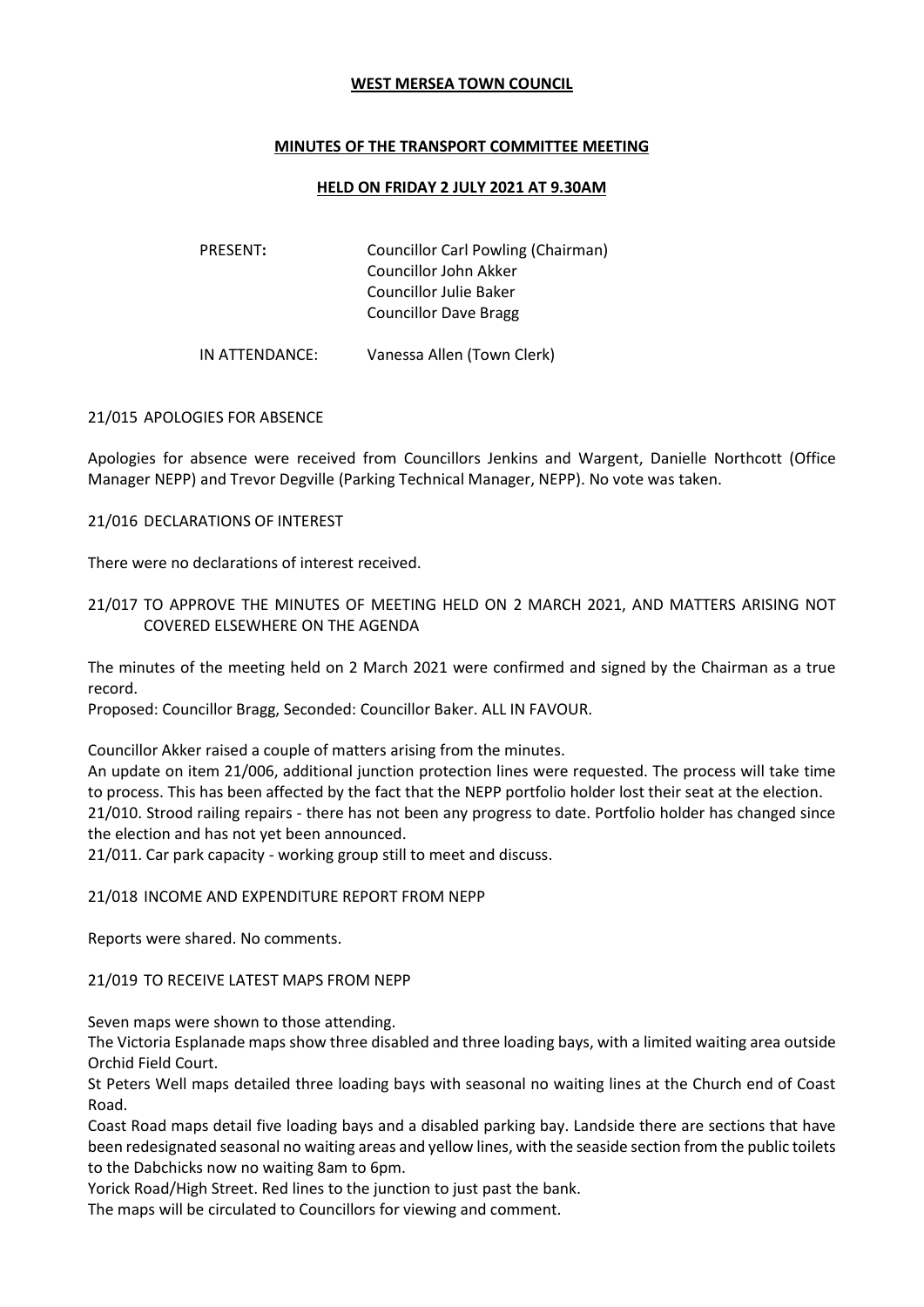The Victoria Esplanade car park should be open 8am to 8pm, but currently there is no-one to open and lock the gates. There have not been any issues since CCTV was fitted. Councillor Powling thanked Martin Dean for opening and locking the car parks for many years.

There have been issues at Willoughby car park and this is being locked by the neighbouring residents. Colchester Borough Council have a quotation of £9,000 per annum to open and lock the Victoria Esplanade and Willoughby car parks. An overnight rate from 6pm to be considered. Options for CCTV on Willoughby car park and utilise footage in a similar way to Strood Cam.

21/021 TO AGREE THE WORKING GROUP TERMS OF REFERENCE AND TO FIX A DATE FOR AN INFORMAL CONSULTATION INVOLVING THE COUNCIL AND A LIMITED NUMBER OF CONCERNED MEMBERS OF THE PUBLIC, IN RESPECT OF HOW BEST TO MANAGE THE PARKING ISSUES AND RESTRICTIONS ON WEST MERSEA. THIS TO BE AHEAD OF A FORMAL CONSULTATION PERIOD ON THE SUBJECT OF MAKING THE TEMPORARY RED LINES PERMANENT

# Councillor Akker raised some points;

Red Lines were put in but the Council did not consider them. Councillor Powling responded that the full Council were updated and aware of the Red Lines trial as the item has been on the Transport Committee trackers since 2017. NEPP offered a solution to parking issues. Councillor Bragg confirmed that the red lines were never put to a vote.

Councillor Akker stated that it was not the Council requesting the lines but a request by Councillor Powling. Councillor Powling responded stating that the Transport Committee asked NEPP for solutions to parking issues.

Councillor Akker would like his concerns to be noted.

It was confirmed that the temporary order became operational on 28 September 2020 and can remain for 18 months, where, after consultation the order may become permanent.

After discussion it was suggested that the aim of the Parking Working Group is to find ideas and solutions for parking issues on West Mersea involving as many residents as possible and reporting back to the Transport Committee. The date for the Working Group meeting will be set after relaxation of Covid rules on 19 July due to restriction on numbers and the cost of hiring a hall.

# 21/022 TO RECEIVE AN UPDATE ON DEVOLUTION WORKS

Three footpaths have been cut; Mill Road to Windsor Road, Firs Chase to The Lane (footpath 10) and Seaview Avenue to Fairhaven Avenue (footpath 31).

Essex County Council are cutting Seaview Avenue to Cross Lane (footpath 24) next week. Once Essex County Council have completed works, any remaining footpaths can be cut using the Devolution Grant. At the end of the Grant period quotations to be sought for Devolution works for 2022/2023 Grant.

### 21/023 TO REVIEW THE TASK TRACKER

This item was deferred.

### 21/024 MATTERS TO BE RAISED BY MEMBERS FOR THE NEXT AGENDA

Working Group to feedback on car park signage re capacity. To consider overnight charges for Victoria Esplanade and Seaview car parking, longer opening hours. To consider CCTV Willoughby car park. Update on Strood railings. Parking Working Group Terms of Reference.